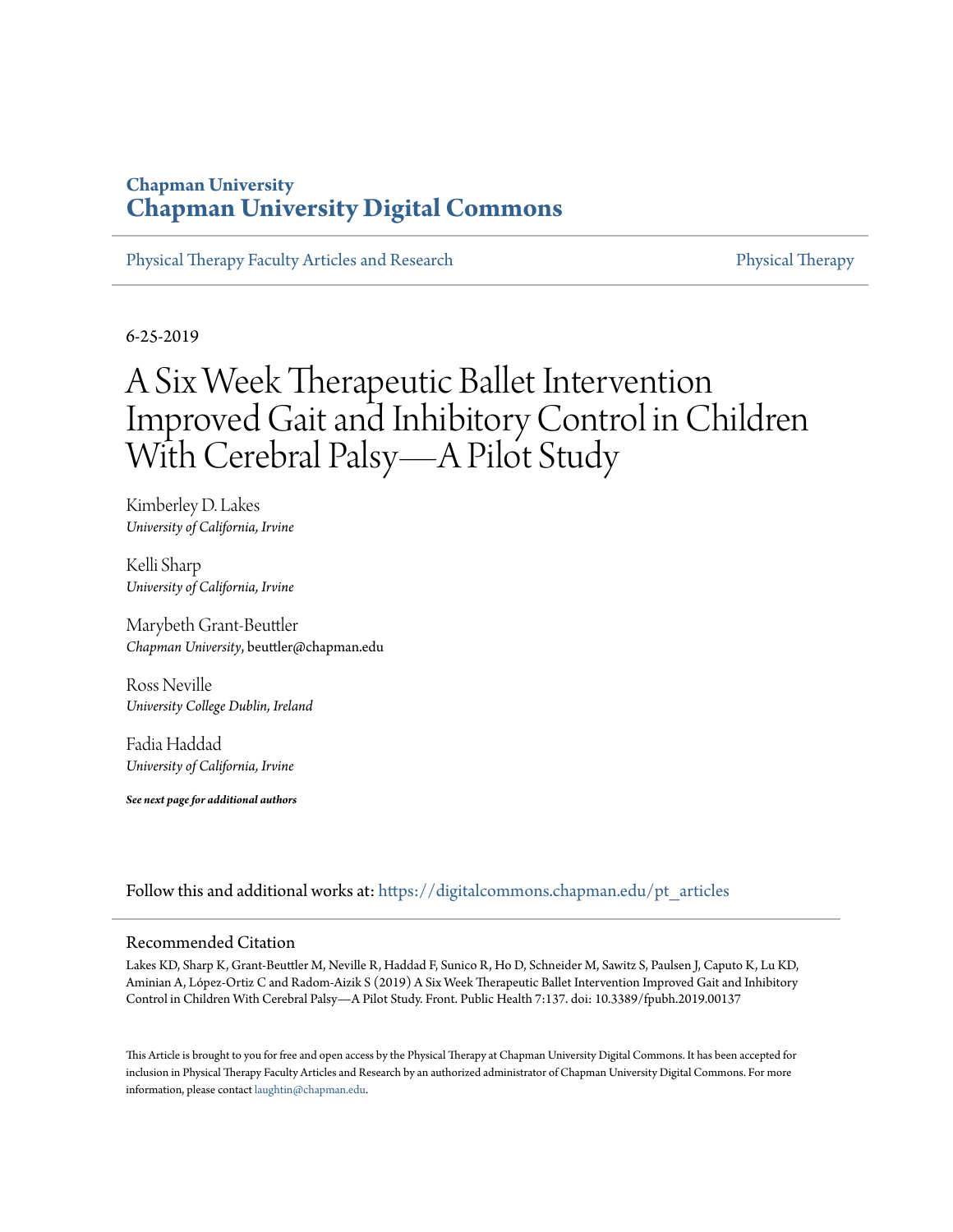# A Six Week Therapeutic Ballet Intervention Improved Gait and Inhibitory Control in Children With Cerebral Palsy—A Pilot Study

### **Comments**

This article was originally published in *Frontiers in Public Health*, volume 7, in 2019. [DOI: 10.3389/](https://doi.org/10.3389/fpubh.2019.00137) [fpubh.2019.00137](https://doi.org/10.3389/fpubh.2019.00137)

### **Creative Commons License**

 $\circ$   $\circ$ 

This work is licensed under a [Creative Commons Attribution 4.0 License.](https://creativecommons.org/licenses/by/4.0/)

**Copyright**

The authors

#### **Authors**

Kimberley D. Lakes, Kelli Sharp, Marybeth Grant-Beuttler, Ross Neville, Fadia Haddad, Rachel Sunico, Daniel Ho, Melinda Schneider, Sofia Sawitz, Janine Paulsen, Kim Caputo, Kim D. Lu, Afshin Aminian, Citlali López-Ortiz, and Shlomit Radom-Aizik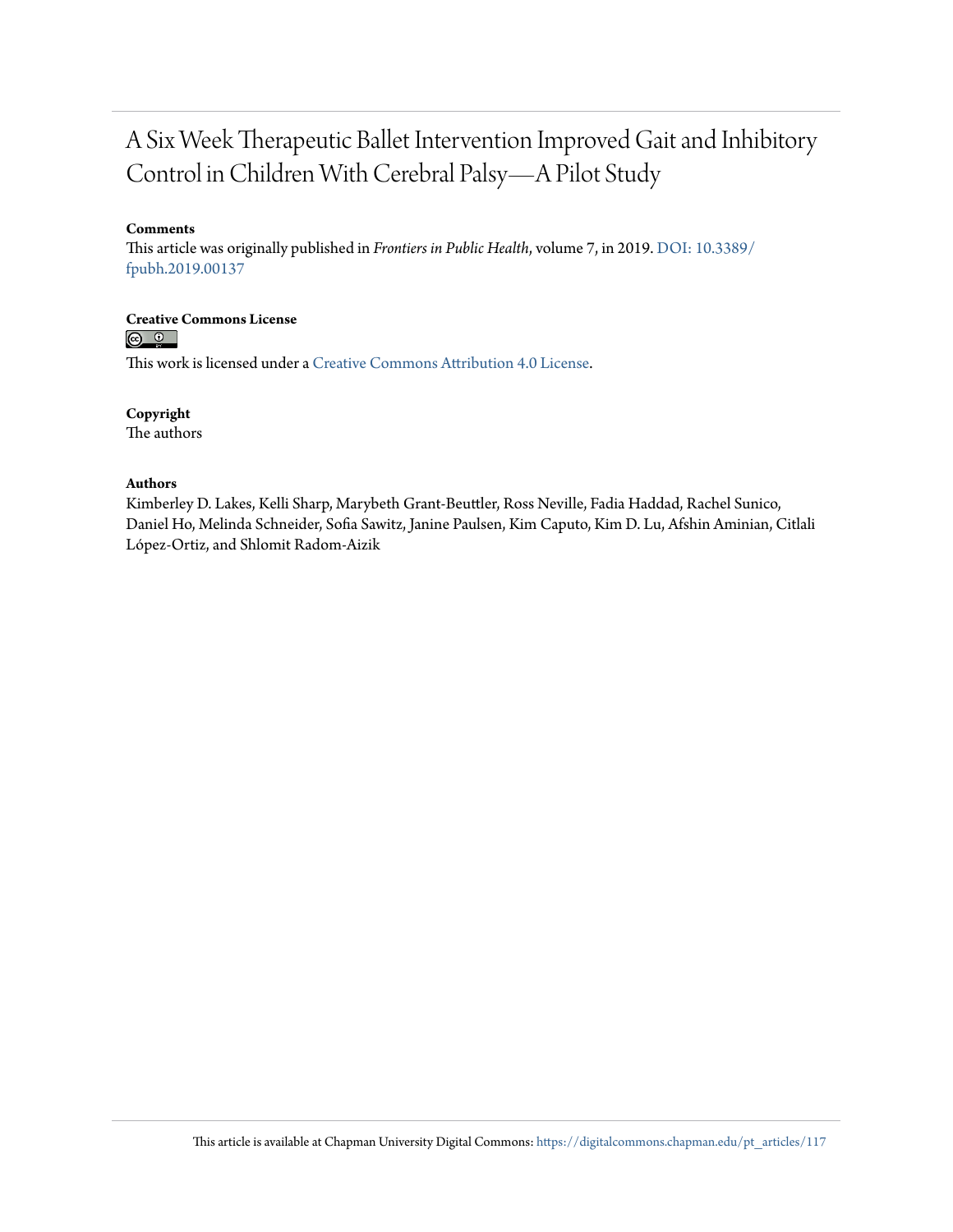



# A Six Week Therapeutic Ballet Intervention Improved Gait and [Inhibitory Control in Children With](https://www.frontiersin.org/articles/10.3389/fpubh.2019.00137/full) Cerebral Palsy—A Pilot Study

[Kimberley D. Lakes](http://loop.frontiersin.org/people/596446/overview)<sup>1,2\*</sup>, Kelli Sharp<sup>3,4</sup>, [Marybeth Grant-Beuttler](http://loop.frontiersin.org/people/34057/overview)<sup>5</sup>, [Ross Neville](http://loop.frontiersin.org/people/636144/overview)<sup>6</sup>, [Fadia Haddad](http://loop.frontiersin.org/people/115188/overview)1, [Rachel Sunico](http://loop.frontiersin.org/people/597855/overview)3, Daniel Ho3, [Melinda Schneider](http://loop.frontiersin.org/people/596471/overview)3,7, Sofia Sawitz5, Janine Paulsen $^5$ , Kim Caputo $^{5,8}$ , Kim D. Lu $^1$ , Afshin Aminian $^9$ , [Citlali López-Ortiz](http://loop.frontiersin.org/people/76456/overview) $^{10}$  and [Shlomit Radom-Aizik](http://loop.frontiersin.org/people/640865/overview) <sup>1</sup>

<sup>1</sup> Pediatric Exercise and Genomics Research Center, School of Medicine, University of California, Irvine, Irvine, CA, United States, <sup>2</sup> Department of Psychiatry and Neuroscience, School of Medicine, University of California, Riverside, Riverside, CA, United States, <sup>3</sup> Department of Dance, Claire Trevor School of the Arts, University of California. Irvine. Irvine. CA, United States, <sup>4</sup> Department of Physical Medicine, School of Medicine, University of California, Irvine, Irvine, CA, United States, <sup>5</sup> Crean School of Health and Behavioral Science, Chapman University, Orange, CA, United States, <sup>6</sup> Center for Sports Studies, School of Public Health, Physiotherapy, and Sports Science, University College Dublin, Dublin, Ireland, <sup>7</sup> School of Medicine, University of California, Irvine, Irvine, CA, United States, <sup>8</sup> Pacific Coast Center for the Arts, Mission Viejo, CA, United States, <sup>9</sup> Children's Hospital of Orange County, Orange, CA, United States, <sup>10</sup> Neuroscience Program, Departments of Kinesiology and Community Health and Dance, University of Illinois at Urbana-Champaign, Champaign, IL, United States

## **OPEN ACCESS**

#### Edited by:

Tim Takken, University Medical Center Utrecht, Netherlands

# Reviewed by:

Shahanawaz Syed, University of Hail, Saudi Arabia Figen Cavusoglu, Ondokuz Mayis University, Turkey

> \*Correspondence: Kimberley D. Lakes [klakes@medsch.ucr.edu](mailto:klakes@medsch.ucr.edu)

#### Specialty section:

This article was submitted to Children and Health, a section of the journal Frontiers in Public Health

Received: 02 August 2018 Accepted: 13 May 2019 Published: 25 June 2019

#### Citation:

Lakes KD, Sharp K, Grant-Beuttler M, Neville R, Haddad F, Sunico R, Ho D, Schneider M, Sawitz S, Paulsen J, Caputo K, Lu KD, Aminian A, López-Ortiz C and Radom-Aizik S (2019) A Six Week Therapeutic Ballet Intervention Improved Gait and Inhibitory Control in Children With Cerebral Palsy—A Pilot Study. Front. Public Health 7:137. doi: [10.3389/fpubh.2019.00137](https://doi.org/10.3389/fpubh.2019.00137) Children with cerebral palsy (CP) have motor impairments that make it challenging for them to participate in standard physical activity (PA) interventions. There is a need to evaluate adapted PA interventions for this population. Dance can promote coordination, posture, muscle strength, motor learning, and executive functioning. This pilot study evaluated the feasibility and the effects of a new therapeutic ballet intervention specifically designed for children with CP.

Methods: Eight children with CP (9–14 y/o; 75% female) participated in a 6-week therapeutic ballet intervention. Outcomes were measured in multiple domains, including body composition (DXA), muscle strength (hand-grip dynamometer), habitual physical activity, gait and selective motor control functions, and executive functioning. Follow-up assessments of habitual physical activity, gait, and executive functioning were completed 4 to 5 weeks post-intervention.

**Results:** Five of the eight participants were overfat or obese based on DXA percentage of body fat. All participants were below the 50th percentile for their age and gender for bone density. Four participants showed a trend to improve hand-grip strength in one hand only, while one improved in both hands. There were significant improvements in gait across time points (pre, post, and follow-up), specifically in time of ambulation  $(X_{\text{pre}} = 4.36, X_{\text{post}} = 4.22, X_{\text{follow-up}} = 3.72, d = 0.056, p = 0.02$ , and in step length (cm) on the right:  $X_{\text{pre}} = 48.29$ ,  $X_{\text{post}} = 50.77$ ,  $X_{\text{follow-up}} = 52.11$ ,  $d = 0.22$ ,  $p = 0.027$ , and left stride:  $X_{\text{pre}} = 96.29$ ,  $X_{\text{post}} = 102.20$ ,  $X_{\text{follow-up}} = 104.20$ ,  $d =$ 0.30,  $p = 0.027$ , indicating gait changes in bilateral lower extremities. There was improvement in inhibitory control ( $d = 0.78$ ; 95% Confidence Limit =  $\pm 0.71$ ,  $p < 0.05$ ) with large individual responses primarily among those above the mean at baseline.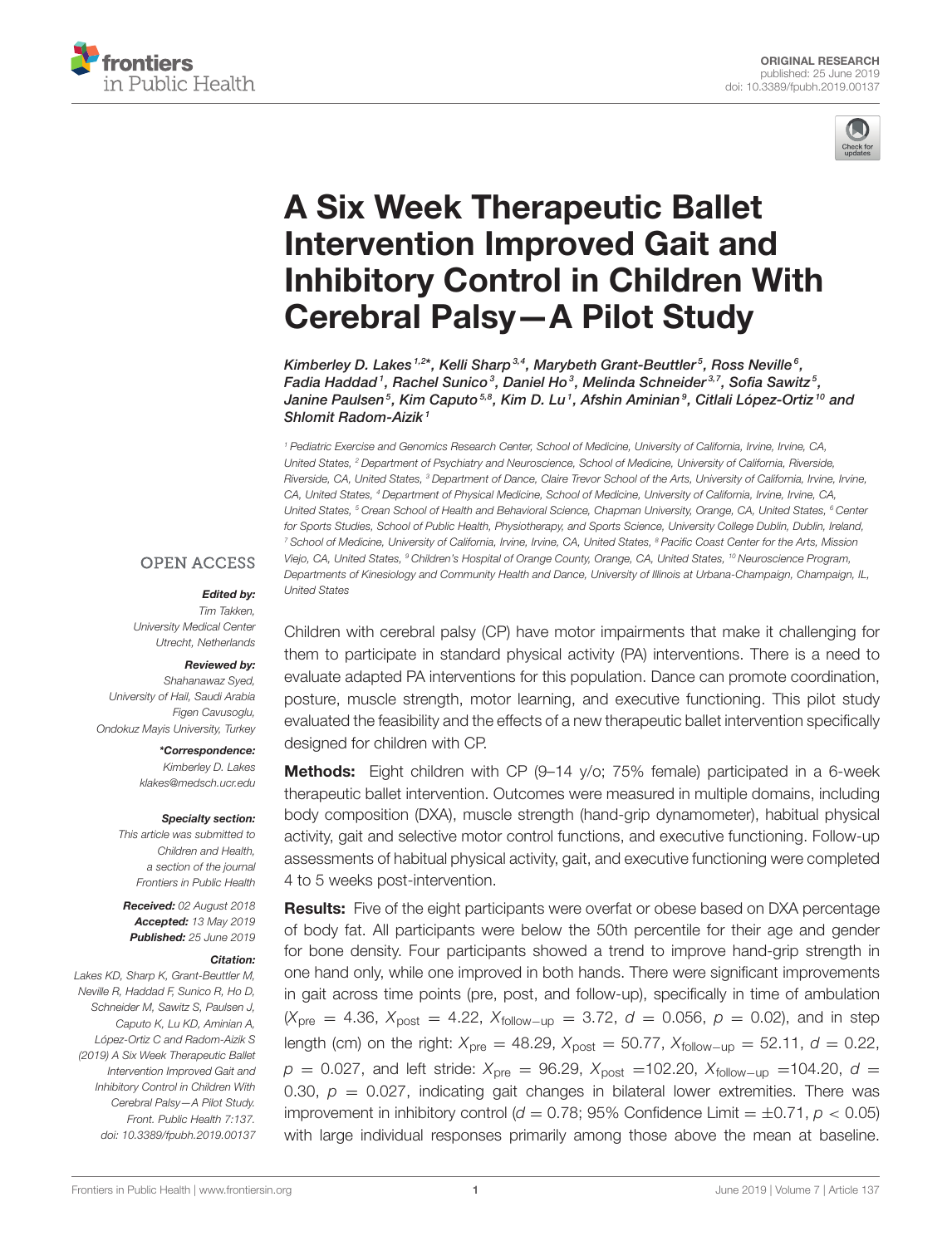**Conclusions:** Therapeutic ballet may prove to be a useful intervention to promote physiological and cognitive functions in children with CP. Results demonstrated feasibility of the physical, physiological, and cognitive assessments and suggested improvements in participants' gait and inhibitory control with large individual responses. Modifications to personalize the intervention may be needed to optimize positive outcomes.

Clinical Trial Registration: [www.ClinicalTrials.gov,](www.ClinicalTrials.gov) identifier: NCT03681171

Keywords: pediatric, rehabilitation, dance, exercise-medicine, executive functions, arts, physical activity, cerebral palsy

# INTRODUCTION

Cerebral palsy (CP) is a neurobiological disorder that is induced by injury to the brain during prenatal and early postnatal development. CP is characterized by disturbance in movement that is usually accompanied by impairments in cognitive and behavioral functions. There is evidence suggesting that early intervention with children with CP may promote functional connectivity in the brain, which may in turn improve prognosis over time [\(1,](#page-11-0) [2\)](#page-11-1); thus, interventions during childhood should be a high priority for CP research.

It is well established that physical activity (PA) interventions can improve both motor and cognitive functions in healthy children [\(3\)](#page-11-2) and children with special needs [\(4\)](#page-11-3). Among the various physical activity interventions that have been previously studied in children with CP, therapeutic ballet, which combines body movements and artistic expression appears to be a promising practice [\(5\)](#page-11-4). In a pilot study that assessed the perceived benefits of a ballet intervention for children with CP, children reported enjoyment and interest in continuing ballet classes, and their parents perceived therapeutic benefit [\(5\)](#page-11-4). Therapists involved in the study perceived benefits beyond traditional physical therapy in self-confidence, in the use of the body as instrument for creative expression, in the exposure to music and rhythm to guide movement, and in providing an alternative structure for physical rehabilitation interventions. The balletic foundation of this therapeutic intervention was theoretically supported, in part, by the modular and hierarchical organization of the conservatory style instruction of ballet technique, which has been in development during the last five centuries. This type of instructional organization allows for rationally organized motor learning, promoting a larger and more complete repertoire of available motor actions [\(5\)](#page-11-4). The effectiveness of this modular approach to improve balance was tested in a randomized controlled clinical trial in children with CP (ages 7–15 y/o) consisting of a 12 h of targeted ballet in a studio over a 4 week period. This study reported improvements post-intervention in the Pediatric Balance Scale for the ballet group that were retained at 1 month follow-up [\(6\)](#page-11-5).

Although disruptions in motor functioning are often the most recognizable feature of CP, executive function impairment is also a central feature of CP [\(7\)](#page-11-6). Recent studies have indicated that dance may be an example of a cognitively complex and social physical activity that could be expected to improve executive functions [\(8,](#page-11-7) [9\)](#page-11-8). Thus, in the current pilot study, we aimed to study the impact of a therapeutic ballet intervention on motor and executive functioning. We characterized anthropometric, body composition, bone health, muscle strength, and habitual physical activity in a group of children with CP and evaluated for the first time the effects of a 6-week therapeutic ballet intervention on gait, motor, and executive functioning.

# METHODS

## **Participants**

Eight children with CP (9–14 y/o; 75% female) completed a 6-week (three times per week) therapeutic ballet intervention that included live piano music. The inclusion criteria were: (1) cerebral palsy spastic diplegia and/or hemiplegia; (2) absence of health problems that would preclude participation in exercise; (3) male or female age 9–14 years; (4) ability to read and complete study measures; (5) ability to participate in dance classes conducted in English; (6) interest in learning ballet; (7) intact vision; (8) ability to ambulate independently in the community with or without a device; (9) intact proprioception in lower extremities; and (10) ability to complete assessment measures and consents in English. Five of the participants had a history of prematurity (26–34 weeks gestation), one participant had a history of congenital heart defect (double outlet right ventricle), and one participant was born full term with microcephaly of unclear etiology. The Institutional Review Board at the University of California Irvine approved the study, and written informed consent and assent were obtained from all participants and their guardians upon enrollment.

## Assessment Procedures

Physical, physiological and cognitive assessments were conducted in two sessions before and after the ballet intervention. Session one included clinical, anthropometric, body composition, muscle strength and cognitive (executive functioning) assessments and was completed in the PERC Human Performance Laboratory. Session two included an evaluation of gait and physical functioning in a movement laboratory. In addition, habitual physical activity was assessed over 7 days during the first and last weeks of the intervention. A follow-up assessment with a subset of measurements was conducted 4 to 5 weeks after the post-intervention assessment and included measures of motor function, habitual physical activity, and executive functioning.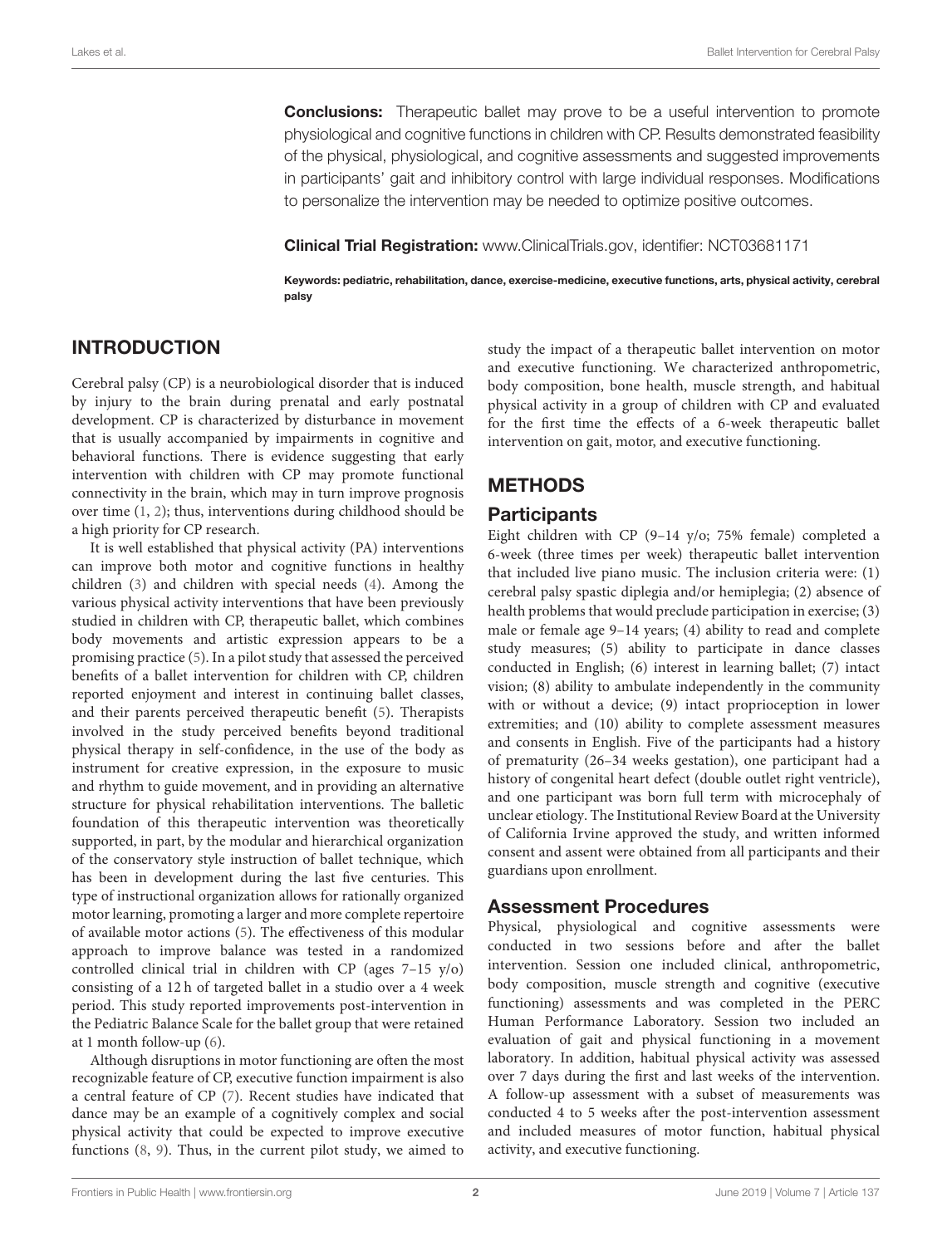# **Measures**

#### Anthropometric Measurements

Standard calibrated scales and stadiometers were used to measure height and body mass. Body mass index  $[BMI = wt/ht^2 (kg/m^2)]$ percentile and stature percentile were calculated using the online calculators from the Centers for Disease Control (CDC) [\(10–](#page-11-9)[12\)](#page-11-10).

## Body Composition and Bone Health

Body composition and bone density were determined by a Dual X-ray Absorptiometry (DXA), using Hologic QDR 4500 densitometer. Participants were scanned in light clothing while lying supine. The DXA instrument was calibrated using the procedures provided by the manufacturer, and DXA scans were performed and analyzed using a pediatric software. Percent fat categories were calculated based on body fat reference curves for children [\(13\)](#page-11-11). The 2nd, 85th, and 95th percentiles define the cut off points for underfat, overfat, and obese.

## Hand Grip Strength

Grip strength was measured using a Jamar handgrip dynamometer, which evaluated maximum isometric strength (Kg) of the hand and forearm muscles. The participants sat comfortably in a chair with a back support, with elbow at 90◦ , and squeezed the dynamometer with maximum isometric effort that was maintained for 3 to 5 s. No other body movements were allowed. Three trials, with brief pauses, were done for each hand alternately. The best result at each assessment was chosen for analyses. Participants were strongly encouraged to exert maximum effort. Results are presented as absolute values in kg and relative to norms of healthy boys and girls of the same age [\(14\)](#page-11-12).

### Selective Control Assessment of the Lower Extremity (SCALE)

To assess the selective voluntary motor control [SVMC; [\(15\)](#page-11-13)] participants were asked to perform specific isolated movements at each joint to bilaterally assess the movements of the hip, knee, ankle, subtalar, and toe joints. Evaluation was performed in the sitting position, except for assessing hip flexion, which is tested in side-lying for proper joint excursion. For each joint, the participants were asked to perform a task by moving their limbs through the desired movement sequence using a 3-s verbal count. The SCALE score for each limb is the sum of all the points given to each joint, up to a maximum of ten points per limb.

## Gait Function

The GAITRite© system [\(16\)](#page-11-14) was used to collect temporal and spatial gait parameters. Each participant ambulated for a total of four trials at each testing time point. The GAITRite is an 8.3 m long and 0.89 m wide carpet that forms an electronic walkway with pressure sensors embedded into the carpet in a horizontal grid. As the participant walks over the carpet mat, the sensors are triggered when mechanical pressure is applied [\(17\)](#page-11-15). The active area of the mat is ∼7.32 m long and 0.61 m wide. A distance of 12.7 mm separates the sensors between one another. The data was sampled at a frequency of 80 Hz, allowing a temporal resolution of 11 ms from the carpet mat runway [\(16\)](#page-11-14). Each participant ambulated barefoot for a total of four trials at each testing time point. As defined by the GAITRite<sup> $\odot$ </sup> system [\(16\)](#page-11-14), stride length is measured on the line of progression between the heel points of two consecutive footprints of the same foot. Step length is determined by the distance from the heel center of the current footprint to the heel center of the previous footprint on the opposite foot.

### Executive Functions: Hearts and Flowers Tasks

The Hearts & Flowers EF tasks [\(18,](#page-11-16) [19\)](#page-11-17) are tasks that measure executive functions, including attention, inhibitory control, working memory, and shifting/cognitive flexibility. These tasks were administered to participants individually by a researcher using a touch-screen laptop computer. All participants completed the task on the same laptop computer and placed their hands in the same position on a resting bar in front of the screen in order to maintain equal distances from the screen across all participants. Completion of the task (consisting of three blocks of trials) required about 7 min per child, including set-up, instructions, and practice. In the first block (Congruent), children were asked to press a button on the screen on the same side as the stimulus (a heart). Following practice, there are 12 trials in which the heart appears on either the left or right side of the screen. For the second block (Incongruent), children were asked to press the button on the opposite side of the stimulus (a flower). After practice, there were 12 trials. The final block (Mixed) consisted of 33 trials in which the child is presented with either a heart or flower; children are required to inhibit automatic responses, retain rules in working memory, and quickly shift between rules to press the correct button. Performance was evaluated using accuracy scores and median response time (in milliseconds) for each of the three blocks. The first trial of each block was omitted from analysis for both accuracy and response time scores. Accuracy scores were based on the percentage of correct responses in a given block (number of correct responses divided by the number of trials). To reduce the effects of outliers, a median response time was calculated for each block [\(18\)](#page-11-16); analysis is based on response times for correct responses.

## Habitual Physical Activity

Activity monitors (Actigraph GT3X) were worn on the waist during awake time during the first and last weeks of the ballet intervention and at the time of the follow up visit 4 to 5 weeks after the completion of the intervention. Twelve hour daytime activity data was analyzed for 3–4 weekdays using Actilife software. Physical activity was classified into sedentary, light, moderate, and vigorous levels according to the cut-points set by Mattocks Children 2007 [\(20\)](#page-11-18). Cut points based on vector magnitude <100 counts per minute (CPM) were scored as sedentary, 3581–6129 CPM were scored as moderate, and >6130CPM were scored as vigorous physical activity. Results are presented as moderate, vigorous and moderate to-vigorous physical activity (MVPA).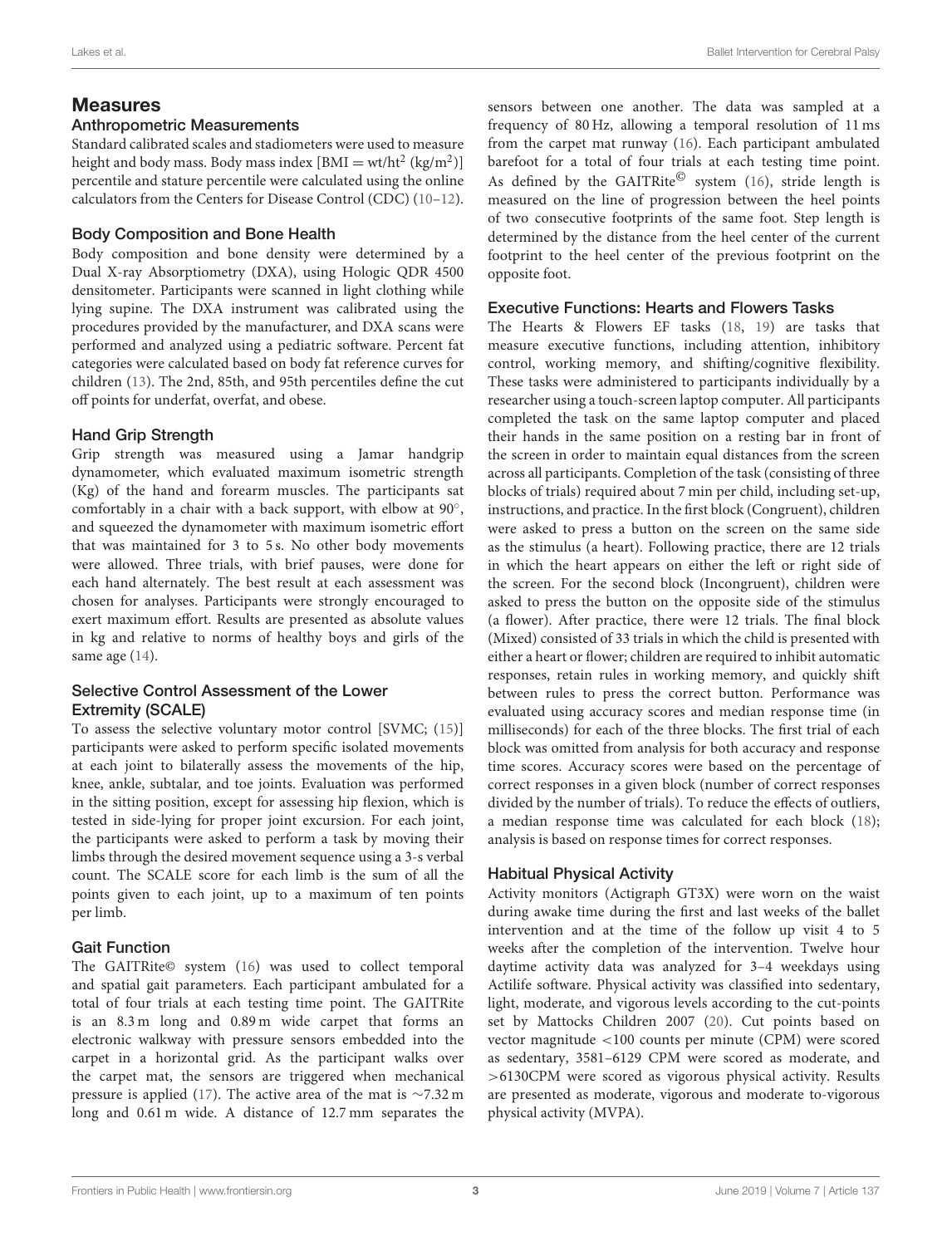### Intervention

Following the baseline assessments, participants attended 1-h ballet sessions three times per week for 6 weeks. Sessions were held in a university dance studio. Make up sessions were held to ensure all participants attended a minimum of 16/18 h of the intervention. Licensed physical therapists and experienced dance teachers delivered the ballet intervention. Physical therapy and dance students also were present to assist the children, resulting in a minimum of a 1:1 child to assistant ratio. The assistants provided physical support as needed, to help the child initiate and perform the dance steps. Each participant wore a gait belt during all weight bearing activities to enhance overall safety.

The adapted ballet classes mirrored components of typical ballet classes, including warm-up, stretching, barre exercises, and center floor exercises, with reverence to finish each class. Specific exercises addressed CP-related gait issues, such as outof-pattern movement, postural alignment, endurance in sitting and standing, weight shifting, and out-of-phase motion in lower extremities. Engaging exercises promoted selective motor control, balance, and coordination. Each class was augmented with live piano music and prop targets (such as wands, bean bags, hula hoops, chalk, and stickers) to improve motor approximation and maintain participants' attention and motivation. For novelty and challenge, as participants repeated and learned steps, the next session's exercises increased in difficulty, adding more complex steps and combinations. The intervention concluded with a class demonstration for parents and members of the community where the children's accomplishments were celebrated.

#### Exercise Intensity During Ballet Sessions

Intensity of the activities during two of the ballet sessions was assessed using Polar E600 heart rate monitors. Minimum, maximum, and average HR (bpm) during the ballet sessions are reported as means ± standard deviations.

# Analyses

To analyse data collected to characterize participants, scores were generated according to measurement protocols and were evaluated for change over the three time points. Paired t-tests were used to evaluate changes in BMI percentile, percent body fat, bone density, and grip strength (using the significance level of  $p < 0.05$ ). Repeated measures ANOVA was used to evaluate moderate-to-vigorous physical activity (MVPA) over the three time points.

Primary outcomes were analyzed using several methods selected based on their appropriateness for the data, study design, and sample size. Data from the SCALE was analyzed using a Fisher's Exact Test in R [\(21\)](#page-11-19). Gait function data was analyzed with GraphPad Prism (La Jolla, CA) and Practical Meta-Analysis Effect Size Calculator [\(22\)](#page-11-20) using Friedman's test (significant  $p <$ 0.05) to determine effect size for specific gait parameters (using means and Cohen's d).

Data from the executive functions computer tasks were analyzed in SAS Studio using a mixed linear model (Proc Mixed). A multi-level growth model was used, where repeated measurements were nested within individual subjects and where change over time was specified to vary across participants [\(23\)](#page-11-21). Effects (Cohen's d) were derived via standardization: i.e., mean change over time divided by the standard deviation at baseline. A process outlined in Hopkins [\(24\)](#page-11-22) and Joseph et al. [\(25\)](#page-11-23) was implemented to remove the small sample-size bias in these estimates of standardized effects. Inferences were derived using a magnitude-based inference (MBI) approach to likelihood estimation. This approach [outlined in Hopkins et al. [\(26\)](#page-11-24)] is a supplement to nullhypothesis testing and a refinement of Cohen's d. It ensures that the outcomes were interpreted according to both statistical significance and the likelihood that they were a substantial-sized effect. The size of standardized effects were evaluated according to the following scale:  $< 0.2$ , trivial; 0.2–0.6, small; 0.6–1.2, moderate;  $>1.2$ , large [\(26,](#page-11-24) [27\)](#page-11-25). The accompanying magnitudes express the likelihood of these effects and are presented as qualitative probabilistic inferences according to the following scale: 25-75%, possibly (\*); 75-95%, likely (\*\*); 95-99%, very likely (∗∗∗); >99.5%, most likely (∗∗∗∗). Uncertainty in the estimate is expressed using 95% confidence limits.

Due to the lack of available control group data in this study, further precision of the estimate was achieved by estimating the presence and extent of (i) regression toward the mean and (ii) individual responses and responders in significant outcomes. The process for calculating (i) and (ii) followed the steps outlined in Hopkins [\(28](#page-11-26)[–30\)](#page-11-27), respectively. Reliability data from the control group in Schonert-Reichl et al. [\(31\)](#page-11-28) were obtained and used to facilitate these estimations.

# RESULTS

# Participant Characteristics

#### Anthropometric, Percent Body Fat, and Bone Health

**[Table 1](#page-6-0)** presents anthropometric characteristics, percent body fat, and bone health of the eight participants. Based on BMI percentile, five participants had normal weight, one was overweight (90th percentile), and two were underweight (1st percentile). Based on percent body fat measured by DXA, three participants were obese, two overfat, and three normal fat. All participants were below the 50th percentile for their age and gender for bone density. No significant changes were observed in BMI percentile, percent body fat, or bone density from before to after the intervention.

#### Habitual Physical Activity

On average, in the first week of the intervention, participants spent 44  $\pm$  22 min/day on moderate physical activity and 21  $\pm$ 10 min on vigorous physical activity (65  $\pm$  28 min/day MVPA), with no significant change at the end of the intervention (60  $\pm$ 22 min/day MVPA) and 4–5 weeks following the intervention  $(58 \pm 24 \text{ MVPA}).$ 

#### Muscle Strength

At baseline, six participants had asymmetric right/left hand grip strength (**[Table 2](#page-6-1)**). On average the group performed  $61\% \pm 33$  of predicted values on the right hand and  $53\% \pm 25$  of predicted values on the left hand. Four participants showed a trend to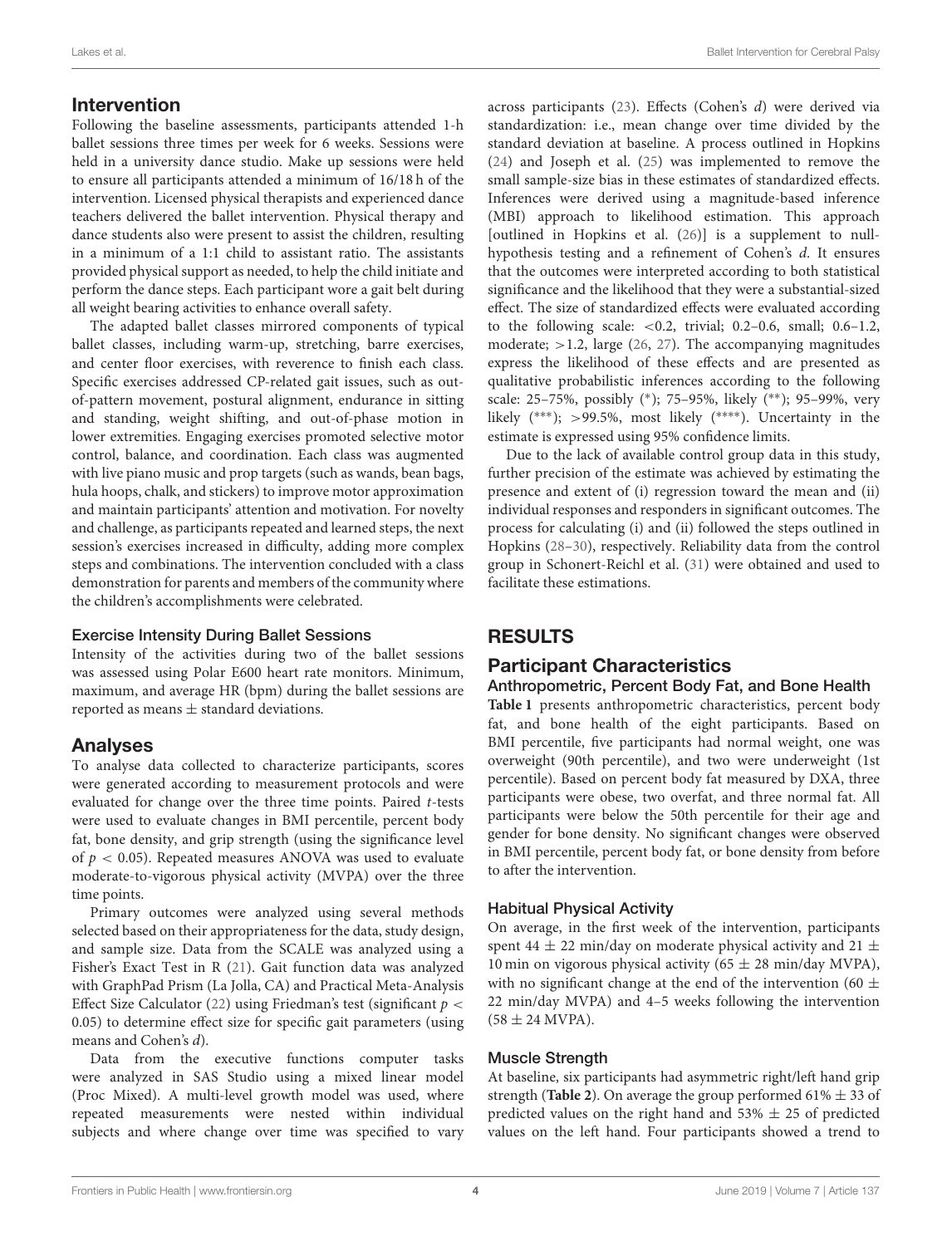<span id="page-6-0"></span>TABLE 1 | Baseline anthropometric, percent body fat, and bone density data.

| Age range (years) | Height<br>(cm) | Weight<br>(Kg) | <b>BMI</b><br>$%$ ile | <b>Stature for</b><br>age %ile | % Fat (DXA) | Fat category*<br>(based on % fat) | <b>Total body</b><br>$BMD** z$<br>score | <b>Total hip</b><br><b>BMD z score</b> | <b>Total spine</b><br><b>BMD z score</b> |
|-------------------|----------------|----------------|-----------------------|--------------------------------|-------------|-----------------------------------|-----------------------------------------|----------------------------------------|------------------------------------------|
| $12 - 14$         | 160.7          | 59             | 90                    | 76.9                           | 29.9        | Obese                             | $-1.1$                                  | $-0.8$                                 | 0.4                                      |
| $9 - 11$          | 139.4          | 34             | 47                    | 17.8                           | 35.7        | Obese                             | $-0.7$                                  | $-1.7$                                 | $-2.2$                                   |
| $9 - 11$          | 132.7          | 26             | 14                    | 24.9                           | 34.3        | Obese                             | $-2.4$                                  | $-2.9$                                 | $-2.1$                                   |
| $12 - 14$         | 156.7          | 45             | 33                    | 13.5                           | 18.9        | Normal                            | $-0.1$                                  | $-1.3$                                 | $-0.7$                                   |
| $9 - 11$          | 137.1          | 28             | 16                    | 50.2                           | 30.7        | Overfat                           | $-1$                                    | $-0.2$                                 | $-1.5$                                   |
| $9 - 11$          | 134.7          | 25             |                       | 9.9                            | 24.4        | Normal                            | $-2.3$                                  | $-1.4$                                 | $-1.8$                                   |
| $9 - 11$          | 123.1          | 20             |                       | 0.8                            | 29.1        | Overfat                           | $-3$                                    | $-4.6$                                 | $-1.1$                                   |
| $9 - 11$          | 142.53         | 34             | 38                    | 75.7                           | 27.1        | Normal                            | $-0.7$                                  | $-1.4$                                 | $-0.7$                                   |

\*The 2nd, 85th, and 95th percentiles define the cut offs for underfat, overfat, and obese [\(13\)](#page-11-11).

\*\*BMD, Bone Mineral Density.

<span id="page-6-1"></span>TABLE 2 | Hand grip strength at baseline and post intervention.

| Age range<br>(years) | <b>Dominant hand</b> | <b>Baseline right hand</b><br>$(Kg)/(%$ predicted) | Post right hand<br>$(Kg)/(%$ predicted) | <b>Baseline left hand</b><br>$(Kg)/(%$ predicted) | Post left hand<br>$(Kg)/(%$ predicted) |
|----------------------|----------------------|----------------------------------------------------|-----------------------------------------|---------------------------------------------------|----------------------------------------|
| $12 - 14$            | Right                | 32/(120)                                           | 30/(112)                                | 14/(56)                                           | 13/(52)                                |
| $9 - 11$             | Right                | 12/(53)                                            | 14/(68)                                 | 12/(53)                                           | 10/(44)                                |
| $9 - 11$             | Right                | 9/(56)                                             | 9/(56)                                  | 6/(40)                                            | 5/(33)                                 |
| $12 - 14$            | Left                 | 34/(97)                                            | 31/(58)                                 | 28/(96)                                           | 30/(102)                               |
| $9 - 11$             | Right                | 12/(75)                                            | 11/(69)                                 | 4/(27)                                            | 5/(33)                                 |
| $9 - 11$             | Left                 | 7.5/(33)                                           | 9/(44)                                  | 15/(73)                                           | 16/(78)                                |
| $9 - 11$             | Right                | 10/(44)                                            | 8/(35)                                  | 2/(10)                                            | 2/(10)                                 |
| $9 - 11$             | Left                 | 2/(9)                                              | 1/(4)                                   | 14/(68)                                           | 16/(78)                                |

improve handgrip strength in one hand only, while one improved in both hands.

#### Intervention Adherence

All 8 participants adhered to the intervention and participated in at least 16 out of the 18 intervention sessions.

Heart Rate (HR) Evaluation During the Ballet Sessions The average HR recording time was  $54 \pm 6$  min per session. Average HR during the session was  $97 \pm 10$  bpm ranging from  $74 \pm 10$  to 133  $\pm$  15 bpm and reflects light aerobic activity.

## Primary Outcomes

#### Selective Control Assessment of the Lower Extremity (SCALE)

There were no significant group changes in the selective control at any joint. Changes were noticed in individual participants (see **[Figure 1](#page-7-0)**). It is noteworthy to mention, that 62.5% of the participants improved on their total limb score unilaterally or bilaterally with majority of the improvements observed in the hip and ankle.

#### **Gait**

There were significant differences between pre, post, and follow-up assessments of time of ambulation ( $p = 0.02$ ). The participants were able to ambulate with a decreased time after the intervention and follow-up testing sessions ( $X<sub>pre</sub> = 4.36$ ,  $X<sub>post</sub>$ )  $= 4.22, X_{\text{follow-up}} = 3.72, d = 0.056$ . There was a trend across all time points that the participants exhibited increased velocity. There were significant differences in the percentage of gait cycle  $(p = 0.008, X_{pre} = 36.50, X_{post} = 38.23, X_{follow-up} = 38.76,$  $d = 0.41$ ) spent in left single support, indicating more time was spent executing gait function on the left after participating in the intervention. There were significant differences in step length (cm) on right ( $p = 0.027$ ,  $X_{pre} = 48.29$ ,  $X_{post} = 50.77$ ,  $X_{follow-up}$  $= 52.11, d = 0.22$ ) and stride length (cm) on left ( $p = 0.027$ ,  $X_{\text{pre}}$  = 96.29,  $X_{\text{post}}$  = 102.20,  $X_{\text{follow-up}}$  = 104.20, d= 0.30), indicating gait changes in bilateral lower extremities. It is noteworthy to mention that there also was a positive trend in increased stride length on the right ( $p = 0.052$ ,  $X_{\text{pre}}$  = 95.74,  $X_{\text{post}}$  = 102.50,  $X_{\text{follow-up}}$  = 103.20,  $d = -0.34$ ).

#### Executive Functioning

The Hearts and Flowers test has three tasks (congruent, incongruent, and mixed) that yield six scores (a response time and an accuracy score for each of the three tasks). The results of these three tasks and six scores are summarized in **[Table 3](#page-8-0)**.

Results for the incongruent task indicate that participants were more accurate (Cohen's  $d = 0.78$ ; 95% Confidence Limits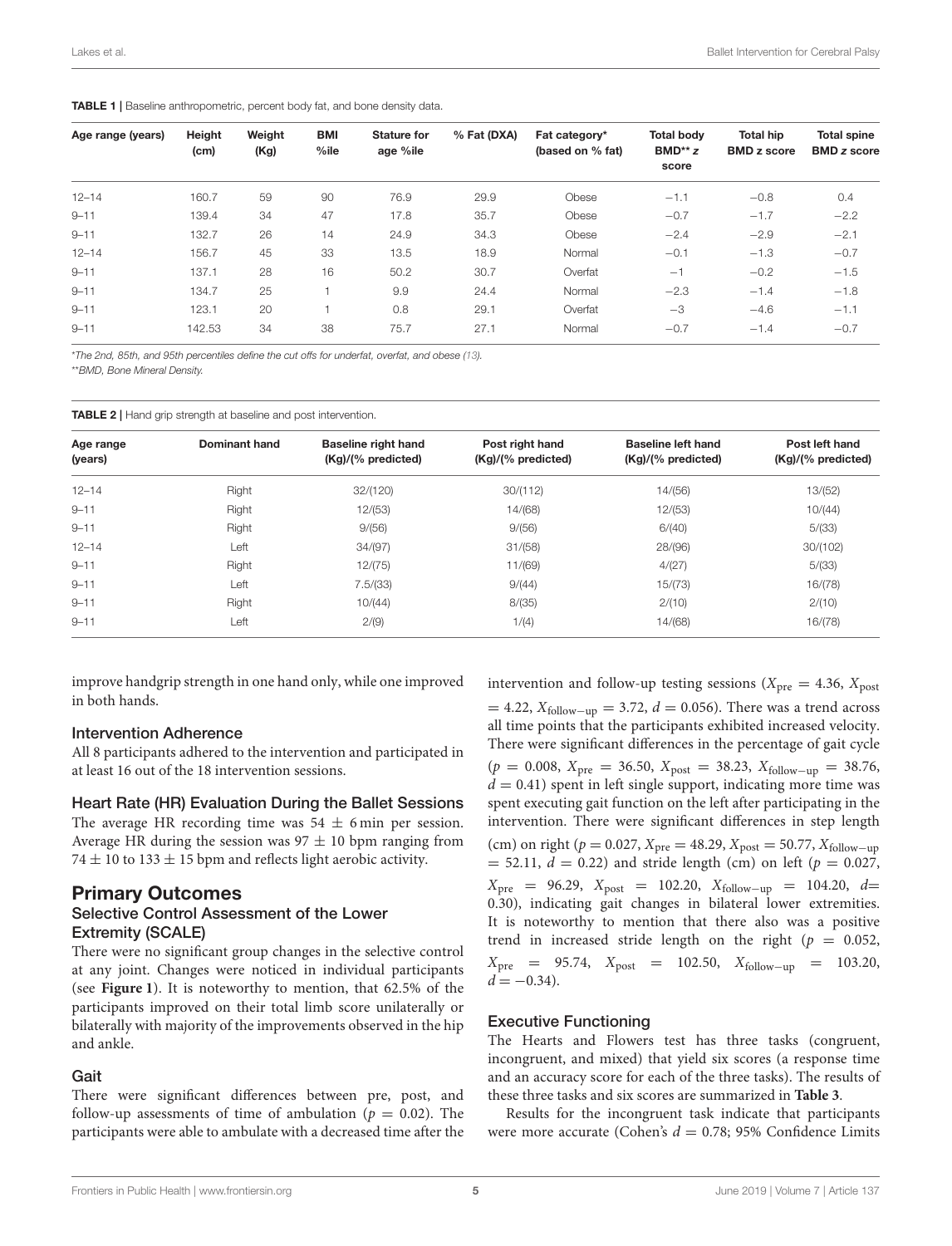

<span id="page-7-0"></span> $= \pm 0.71$ ) and had faster response times (0.89;  $\pm 0.45$ ) at posttest. These results were both statistically significant ( $p < 0.05$ ) and substantial, with outcomes for accuracy and response time very likely and most likely moderate in terms of their effect size, respectively. Results for the mixed task indicate that the group were also more accurate upon retest. This change in mixed accuracy, while statistically significant ( $p = 0.047$ ), was likely small (0.38  $\pm$  0.37) in terms of its effect size. All other outcomes were either trivial or trivial-sized and unclear and not statistically significant and are, therefore, not presented here.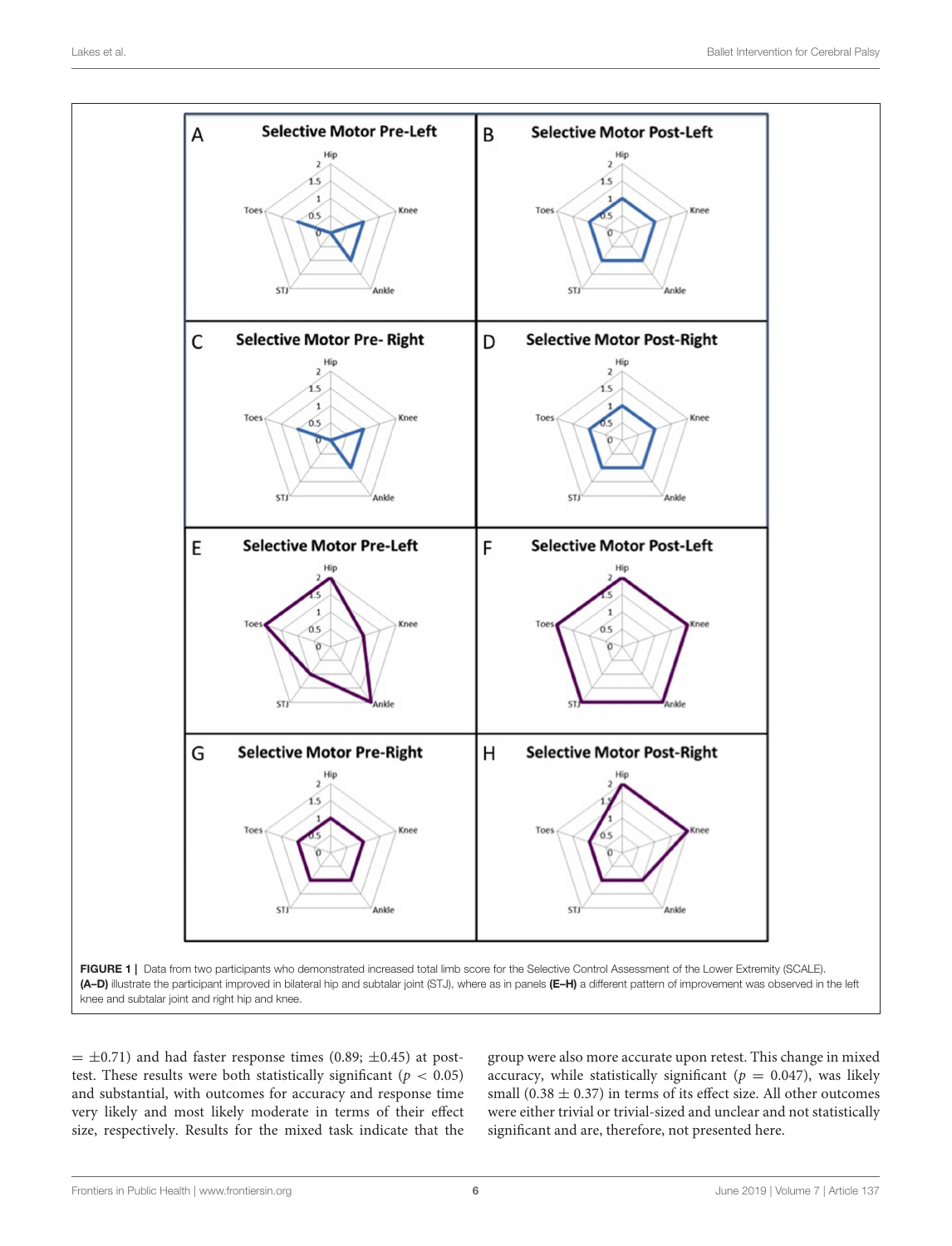<span id="page-8-0"></span>

|  |  |  |  |  | TABLE 3   Pre- and Post-intervention executive function scores with Magnitude-based Inferences (MBI) for the standardized difference (Cohen's d) in means. |
|--|--|--|--|--|------------------------------------------------------------------------------------------------------------------------------------------------------------|
|--|--|--|--|--|------------------------------------------------------------------------------------------------------------------------------------------------------------|

|                                                                                                  |               | <b>Baseline mean</b><br>$\pm$ SD $n = 9$ | Follow-up mean<br>$\pm$ SD $n=9$ | Cohen's d [95% CI]          | <i>p</i> -value | Inference    |
|--------------------------------------------------------------------------------------------------|---------------|------------------------------------------|----------------------------------|-----------------------------|-----------------|--------------|
| Inhibitory control, working memory, and cognitive flexibility (hearts and flowers computer task) |               |                                          |                                  |                             |                 |              |
| Congruent trial (hearts)                                                                         | Accuracy      | $87.96 + 21.29$                          | $87.50 + 11.79$                  | $0.02$ [ $-0.22$ , 0.26]    | 0.86            | Trivial***   |
|                                                                                                  | Response time | $797.56 + 142.89$                        | $798.25 \pm 148.00$              | $0.02$ [ $-0.63$ , $0.65$ ] | 0.95            | Unclear      |
| Incongruent trial (flowers)                                                                      | Accuracy      | $52.77 + 23.20$                          | $71.86: \pm 24.37$               | $0.78$ [0.07, 1.49]         | 0.03            | Moderate***  |
|                                                                                                  | Response time | $903.11 + 183.79$                        | $745.86 + 111.87$                | 0.89 [0.44, 1.33]           | < 0.001         | Moderate**** |
| Mixed trial (hearts and flowers)                                                                 | Accuracy      | $51.52 + 19.64$                          | $58.44 \pm 21.12$                | $0.38$ [0.01, 0.75]         | 0.05            | Small**      |
|                                                                                                  | Response time | $886.67 + 144.83$                        | $916.29 + 109.39$                | $0.12$ [-0.43, 0.67]        | 0.64            | Unclear      |

Inferences were derived by means of standardization (mean difference divided by the between-groups SD at baseline). Magnitude-based inferences were evaluated according to a revision of Cohen's d: <0.2, trivial; 0.2-0.6, small; 0.6-1.2, moderate; >1.2, large [\(26,](#page-11-24) [27\)](#page-11-25). CI, Confidence interval. Asterisks indicate effects clear at the 95% level and likelihood that the true effect is substantial, as follows: \*\*likely, \*\*\*very likely, \*\*\*\*most likely [\(26\)](#page-11-24).

Post hoc analyses were conducted to (i) assess the presence and extent of regression toward the mean in substantial effects, (ii) estimate the presence and extent of individual responses to the intervention and (ii) identify individual responders. A lack of available reliability data for response time trials meant that the post-hoc analyses are only conducted on accuracy outcomes.

(i) There was evidence of substantial regression toward the mean in both the incongruent and mixed accuracy trial. That is, once the change scores were corrected for the presence of statistical artifact, the substantial large moderating effect of baseline scores was removed. Follow-up estimates of effect were calculated for participants at −1 standard deviation (SD) below and +1 SD above the mean at baseline to further assess the effects of the intervention. These outcomes indicate that it was most likely only participants at  $+1$  SD above the mean on incongruent trials at baseline whose accuracy improved. Whilst these outcomes were not statistically significant ( $p = 0.06$ ), they were likely moderate (1.01  $\pm$  1.06) when assessed via MBI estimation. Outcomes for participants at −1 SD below the mean at baseline on incongruent accuracy, whilst small-sized (0.34  $\pm$ 1.09), were neither statistically significant ( $p > 0.05$ ) nor clear when assessed via MBI. Outcomes for participants at −1 SD below (0.22  $\pm$  1.52) and +1 SD above (0.12  $\pm$  1.42) the mean at baseline on mixed accuracy trials were neither statistically significant nor clear.

(ii) The standard deviation representing individual responses in the incongruent accuracy trial was very large  $(d = 0.93; 95\%)$ Confidence Interval  $= 0.24, 1.29$ . This outcome is corroborated by the estimates derived for individual responders illustrated in **[Figure 2](#page-9-0)**. **[Figure 2](#page-9-0)** indicates that there were four clear positive, one clear negative, and three non-responders to the intervention. Of the positive responders, there were three large responders and one moderate responder. The negative response was moderate-sized, and the estimates for the three non-responders were unclear. These estimates for individual responders with confidence limits are summarized for each participant in **[Table 4](#page-9-1)**.

### **DISCUSSION**

This study is the first to evaluate the effect of a therapeutic ballet intervention on gait, motor and executive functions in a group of children with CP. It is well established that physical activity (PA), a critical concern in the care of children with CP, is important for physical health. Hillman et al. hypothesized that PA in childhood could optimize brain development, but that for children with disabilities, the greatest challenge may be how to increase their PA [\(32\)](#page-11-29). Plowman argued that PA is critical during childhood when brains are highly plastic, and that this is especially true for children with disabilities [\(33\)](#page-11-30). However, motor impairment in children with CP appears to make participation in PA more challenging. As scientific evidence highlights the importance of PA for both motor and cognitive development (especially the development of executive functions), there is a critical need to develop and study PA interventions designed specifically for children with CP.

Verschuren et al. [\(34\)](#page-11-31) reviewed PA and exercise intervention research for children and adolescents with CP, focusing on cardiovascular fitness using aerobic training, anaerobic training, lower-extremity muscle strength and mixed training, and found that most of the 20 studies they identified had been observational, with only five published randomized clinical trials (RCTs) at the time. Sample sizes across studies were relatively small, ranging from 3 to 46. Overall, these exercise interventions (most lasting 6 to 8 weeks) have been shown to improve a variety of outcomes, including muscle strength and tone, gross motor function, social acceptance, academic performance, posture, body image, and aerobic capacity. A pilot study for children with CP (ages 7–15) reported improvements in the Pediatric Balance Scale following 12 ballet sessions that was retained at 1 month follow-up [\(6\)](#page-11-5). Our study extends prior research by examining the feasibility and outcomes of a therapeutic ballet intervention designed to meet the needs of children with CP (ages 9–14) on motor functioning, gait, and executive functions.

# Physical and Physiological Characteristics of Participants [\(Tables 1,](#page-6-0) [2\)](#page-6-1)

As previously reported in children with CP [\(35\)](#page-12-0), most of the participants in our study presented abnormalities in growth (stature for age: 0.8–76.9%ile) and body composition (**[Table 1](#page-6-0)**). While based on BMI percentile, five participants had normal weight, one was overweight (90th percentile) and two were underweight (1st percentile), a DXA scan revealed that most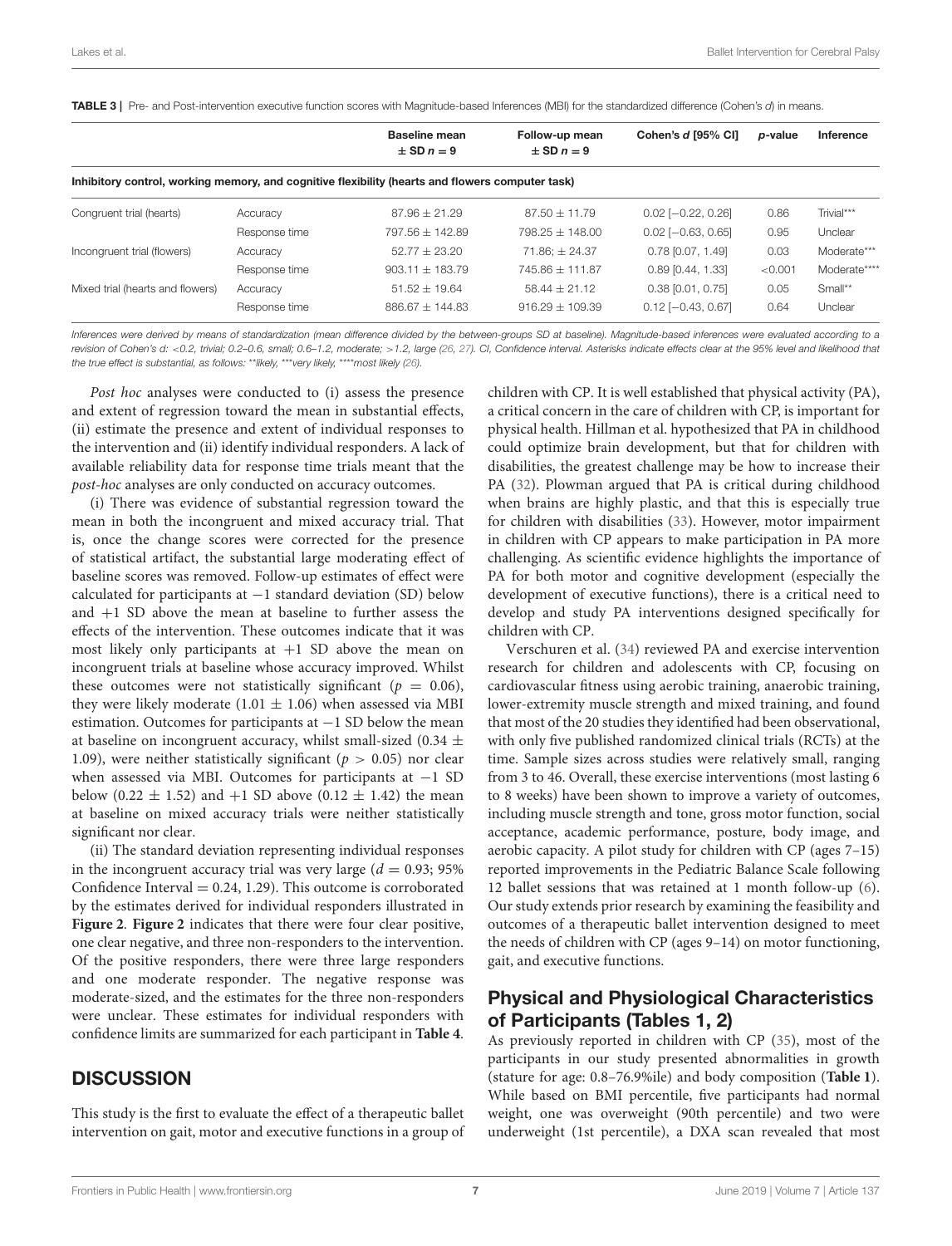

<span id="page-9-1"></span><span id="page-9-0"></span>TABLE 4 | Individual incongruent trial change scores with 95% confidence limits for the standardized difference (Cohen's d) in mean.

| ID             | Change score [95% CI]                  | Cohen's d [95%CI]             | Response   | <b>Size</b> |  |  |  |  |
|----------------|----------------------------------------|-------------------------------|------------|-------------|--|--|--|--|
|                | Incongruent trial (flowers) - accuracy |                               |            |             |  |  |  |  |
| 1              | 46.72 [35.91, 57.53]                   | 1.68 [1.29, 2.06]             | Positive   | Large       |  |  |  |  |
| $\mathcal{P}$  | 46.97 [36.16, 57.78]                   | 1.69 [1.30, 2.07]             | Positive   | Large       |  |  |  |  |
| 3              | $-2.26$ [ $-13.07$ , 8.55]             | $-0.08$ [ $-0.47, 0.31$ ]     | Non        | Unclear     |  |  |  |  |
| $\overline{4}$ | 12.63 [1.82, 23.44]                    | $0.45$ [0.07, 0.84]           | <b>Non</b> | Unclear     |  |  |  |  |
| 5              | 38.14 [27.33, 48.95]                   | 1.37 [0.98, 1.76]             | Positive   | Large       |  |  |  |  |
| 6              | $4.30[-6.51, 15.11]$                   | $0.15$ [ $-0.23$ , $0.54$ ]   | Non        | Unclear     |  |  |  |  |
| 7              | 22.22 [11.41, 33.03]                   | $0.80$ $[0.41, 1.19]$         | Positive   | Moderate    |  |  |  |  |
| 8              | $-18.69$ [ $-29.50$ , 7.88]            | $-0.67$ [ $-1.06$ , $-0.28$ ] | Negative   | Moderate    |  |  |  |  |

For inferences, see [Table 3](#page-8-0).

participants were overfat or obese based on percent body fat (including one of the participants with a BMI in the 1st percentile), indicating the importance of evaluating body composition in a clinical setting. All participants were below the 50th percentile for their age and gender for bone density suggesting poor bone density content. Poor bone density is common in children with moderate to severe CP and increases the risk of painful, pathological fractures. Interestingly, higher body fat has also been identified as one of the risk factors for fractures in this population [\(36\)](#page-12-1). We found no significant changes in BMI percentile, percent body fat, or bone density from before to after the intervention. However, a longer duration of the intervention may be more likely to benefit both body composition and bone health [\(37,](#page-12-2) [38\)](#page-12-3).

To assess habitual physical activity (HPA), defined as any bodily movement in daily life which results in energy expenditure, all participants were given accelerometers to wear on a belt around the waist during wakening time for 7 days. On average, in the first week of the intervention participants spent  $65 \pm 28$  min per day on MVPA, which is  $52 \pm 25$  percent of the time observed in typically developing children of the same age and sex [\(39\)](#page-12-4). Our results match data presented in a systematic review of physical activity and sedentary behavior in CP which reported that across all ages and levels of motor function, young people with CP participated in 13–53% less HPA than their typically developing peers [\(40\)](#page-12-5). In a review that included 10 studies with children with CP (mean age of 8.4 years), Keawutan et al. indicated that all but one study showed a direct association between motor ability and HPA [\(41\)](#page-12-6). There was no significant change in MVPA time at the end of our ballet intervention and 4–5 weeks following the intervention, indicating that the brief ballet intervention in and of itself was not enough to promote HPA. A longer intervention and/or more specific instructions and education on HPA during leisure time might better promote HPA in this population.

Hand-grip dynamometer is a simple and easily accessible way to assess muscle weakness in children with CP, and the overall reliability is considered to be good [\(42\)](#page-12-7). Muscle strength measured by hand-grip dynamometer was  $61\% \pm 33$  of predicted values on the right hand and  $53\% \pm 25$  of predicted values on the left hand, with great variability among participants and dominant and non-dominant hands (**[Table 2](#page-6-1)**). Four participants showed a trend to improve hand-grip strength in one hand only, while one improved in both hands. While maximal grip strength can provide valuable insight into the maximal strength of the muscle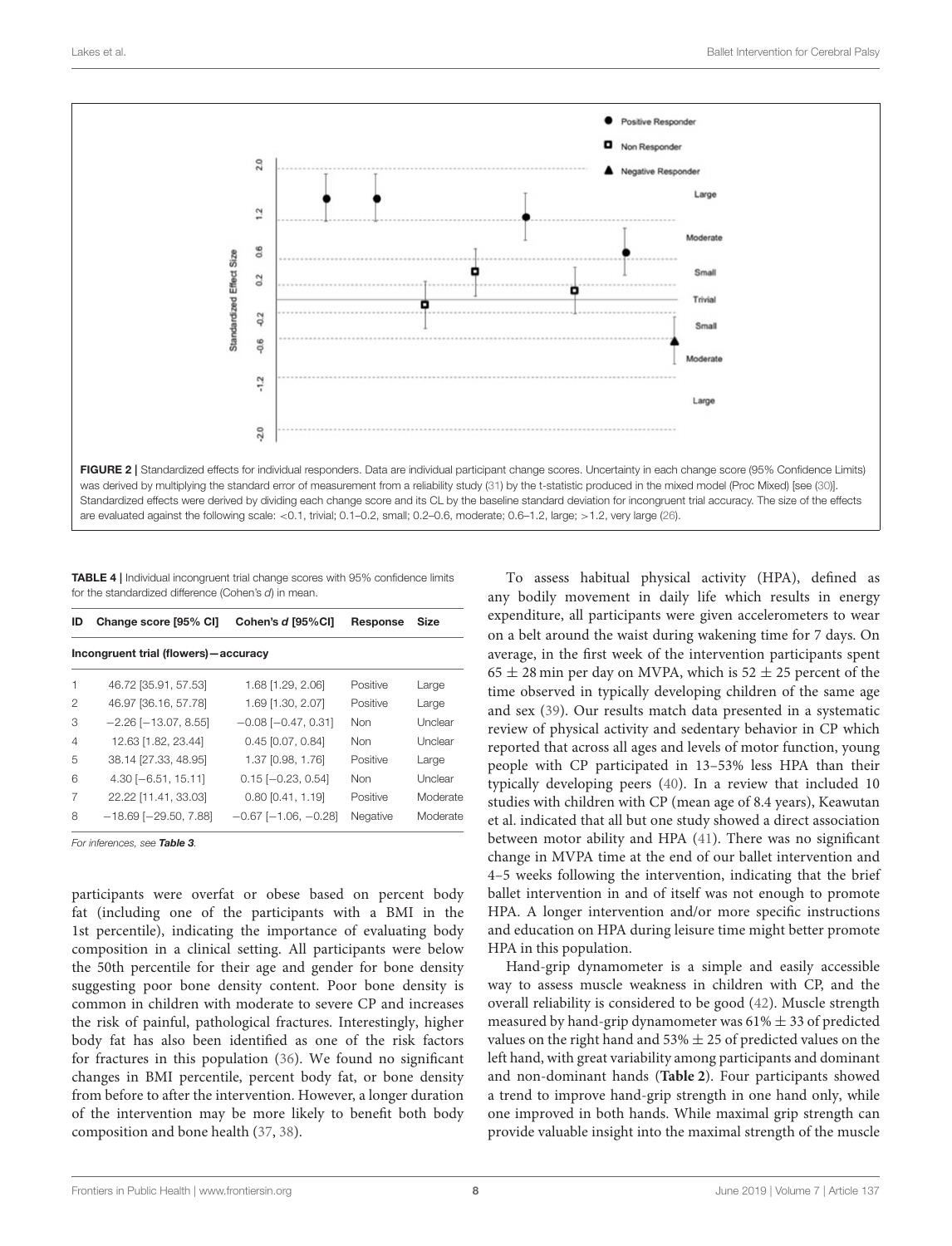groups involved, there is a need to perform other assessments as well to evaluate muscle coordination and endurance, which are important for the performance of skilled manual tasks in daily activities of children with CP.

# Improvements in Selective Control and Gait

It is well established that individuals with CP, a non-progressive neurological disorder, have impaired motor function and selective motor control, but it is important to note that it is not an unchangeable condition with respect to gross motor and selective motor control [\(43,](#page-12-8) [44\)](#page-12-9). Increased ambulation speed, increased left single limb support, increased stride length on the left and step length on the right, all suggested an improved ability to coordinate the out of phase or alternating control between the limbs. In addition, these improvements may be the result of the intervention's focus on weight shifting and selective movement of the ankle and foot in single limb stance practice. Improvements observed in the SCALE data suggest improved selective voluntary motor control, which could improve gait speed and control and is consistent with previous correlations between SCALE data and movement during gait [\(15\)](#page-11-13). Shuman et al. recently published further support for the ability for enhanced gait function, with increased gait speed and gait parameters in children with CP with standard of care [\(45\)](#page-12-10).

# Improvements in Executive Functions (Inhibitory Control)

Although disruptions in motor functioning are often the most recognizable feature of CP, executive function impairment is also a central feature of CP. Bodimeade et al. compared executive functions (EF) in children with CP (mean age 11 y/o) to typically developing controls [\(7\)](#page-11-6). The performance of children with CP was worse in all areas of EF measured, including attentional control, cognitive flexibility, goal setting, and information processing. Bottcher et al. evaluated EF in children with spastic CP and found impairments in sustained and divided attention, inhibitory control, shifting, and general executive functioning [\(46\)](#page-12-11). They noted that these impairments were associated with social and learning problems. Bottcher noted that there is extensive developmental research indicating that children's activities and play are critical to social and cognitive development, and as children with CP may have difficulties (motor or other) that restrict participation, it results in limited opportunities for learning and cognitive development [\(47\)](#page-12-12).

PA interventions, particularly cognitively engaging interventions, can improve EF in children [\(3,](#page-11-2) [48\)](#page-12-13). Thus, PA interventions for children with CP could simultaneously target motor and executive functioning. Evidence indicates that not all forms of exercise benefit EF equally [\(3,](#page-11-2) [9,](#page-11-8) [49,](#page-12-14) [50\)](#page-12-15), and that "the degree to which the exercise requires complex, controlled, and adaptive cognition and movement may determine its impact on EF" [\(51\)](#page-12-16). Diamond argued that moving without thought produces little change in executive functions and that practices like yoga, martial arts, and dance—which require both thought and movement—are likely to have a stronger positive effect on EF [\(8\)](#page-11-7), and recent research has suggested that dance—or music and movement—interventions can be beneficial for other clinical populations of children [\(52\)](#page-12-17).

Thus, one of the aims of the current study was to evaluate the impact of a dance intervention on EF in children with CP. The only EF task with substantial improvement after intervention was the Incongruent Accuracy task, which measures primarily inhibitory control (i.e., the ability to focus on relevant simuli in the presence of irrelevant stimuli) and revealed large individual responses. Those who were above average at baseline improved substantially, but there was little improvement among those below the group average at baseline. This likely reflects differences in impairment in this group of children and suggests that much greater tailoring of the intervention may be required for those who start with greater impairment in EFs. Physical education research has highlighted the importance of differentiation, which refers to the process of assessing a learner's starting point and to adapting or modifying tasks in order to ensure that each individual progresses [\(53,](#page-12-18) [54\)](#page-12-19). In future studies, different lengths and type of exercises should be evaluated to gain more information that can be translated to personalize prescriptions with a goal to improve the benefits for individuals with varying levels of impairment.

# **Conclusion**

Therapeutic ballet may prove to be a useful intervention to promote gait and inhibitory control in children with cerebral palsy. Overall, results indicated improvements in participants' gait and inhibitory control with large individual responses. Modifications to the intervention might be needed on individualized basis to optimize health benefits, particularly for those with a greater level of initial impairment. This study provides support for further research, including the development of a randomized intervention study to systematically evaluate the effects of ballet intervention on physical, physiological, and cognitive functions in children with CP.

# ETHICS STATEMENT

The study was approved by the Institutional Review Board (ethics committee) of the University of California, Irvine.

# AUTHOR CONTRIBUTIONS

KS, MG-B, SS, JP, AA, KC, and CL-O: conception, design, delivery of the 6 week intervention. KLa, KS, MG-B, SS, and SR-A: conception and design of the research study. KLa, KS, FH, MG-B, KLu, and SR-A: data collection. KLa, KS, MG-B, RN, FH, KLu, and SR-A: data analysis and interpretation. KLa, KS, RN, SS, CL-O, and SR-A: drafting the manuscript. KLa, KS, MG-B, FH, CL-O, and SR-A: critical revision of the manuscript. KLa, KS, MG-B, RN, FH, SS, JP, KC, KLu, AA, CL-O, and SR-A: approval of the final version. RS, DH, and MS add to both data collection and data analysis.

# FUNDING

This research was supported by a gift from the Children's Cerebral Palsy Movement (CCPM), the UC Irvine PERC Systems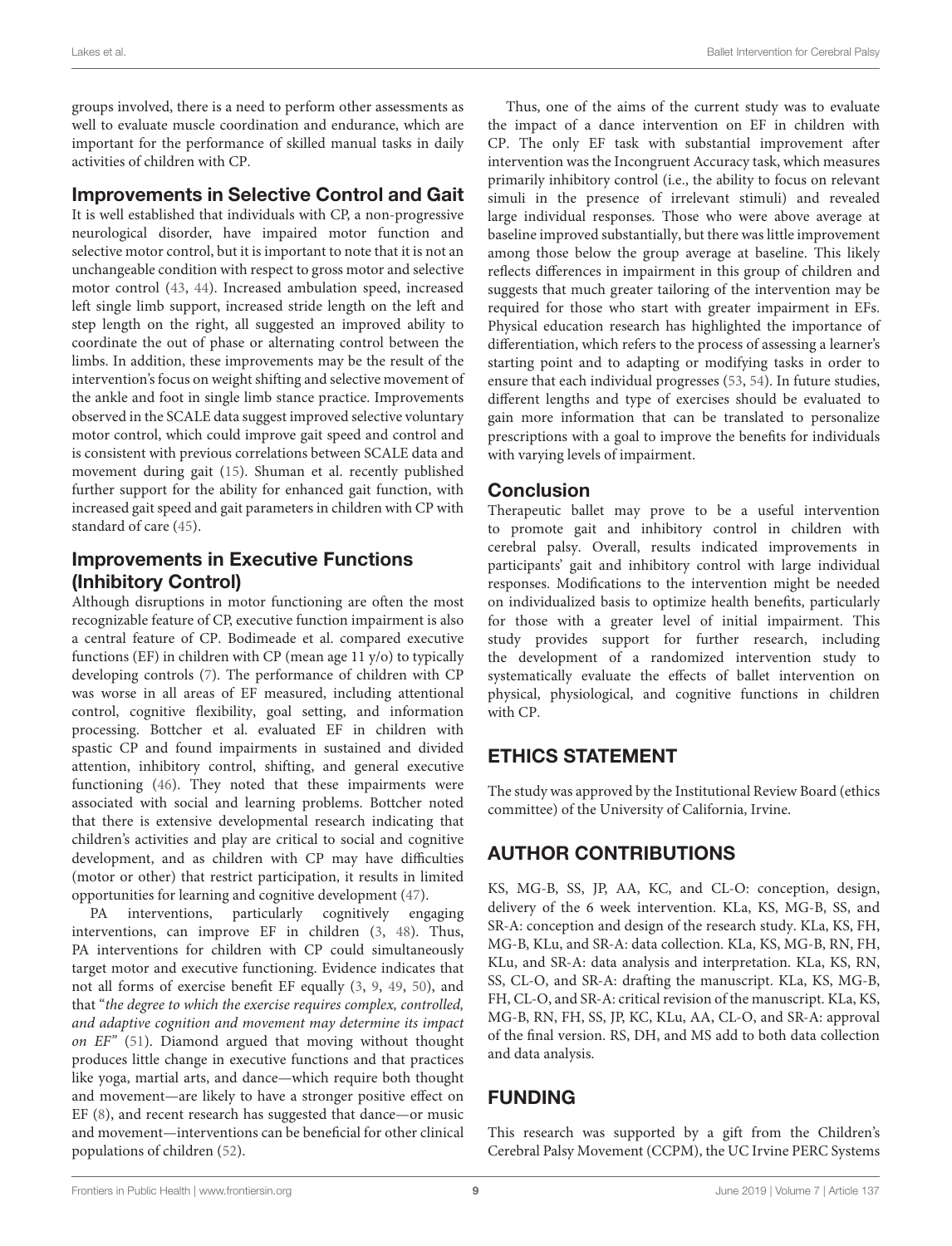Biology Fund, and by the UCI Institute for Clinical and Translational Science (CTSA grant # UL1 TR001414).

# ACKNOWLEDGMENTS

The authors are grateful to Mrs. Debbie Fragner and to the Children's Cerebral Palsy Movement (CCPM) for originating the vision for this project, contributing meaningfully to the original protocol, and personally assembling the initial

# **REFERENCES**

- <span id="page-11-0"></span>1. CIRM. Cerebral Palsy Workshop Report. California Institute for Regenerative Medicine (2011).
- <span id="page-11-1"></span>2. Kim YJ, Cha EJ, Kang KD, Kim B-N, Han DH. The effects of sport dance on brain connectivity and body intelligence. J Cogn Psychol. (2016) 28:611– 7. doi: [10.1080/20445911.2016.1177059](https://doi.org/10.1080/20445911.2016.1177059)
- <span id="page-11-2"></span>3. Vazou S, Pesce C, Lakes K, Smiley-Oyen A. More than one road leads to Rome: a narrative review and meta-analysis of physical activity intervention effects on cognition in youth. Int J Sport Exerc Psychol. (2019) 17:153– 78. doi: [10.1080/1612197X.2016.1223423](https://doi.org/10.1080/1612197X.2016.1223423)
- <span id="page-11-3"></span>4. Pontifex MB, Fine JG, da Cruz K, Parks AC, Smith AL. VI. The role of physical activity in reducing barriers to learning in children with developmental disorders. Monogr Soc Res Child Dev. (2014) 79:93– 118. doi: [10.1111/mono.12132](https://doi.org/10.1111/mono.12132)
- <span id="page-11-4"></span>5. López-Ortiz C, Gladden K, Deon L, Schmidt J, Girolami G, Gaebler-Spira D. Dance program for physical rehabilitation and participation in children with cerebral palsy. Arts Health. (2012) 4:39–54. doi: [10.1080/17533015.2011.564193](https://doi.org/10.1080/17533015.2011.564193)
- <span id="page-11-5"></span>6. López-Ortiz C, Egan T, Gaebler-Spira DJ. Pilot study of a targeted dance class for physical rehabilitation in children with cerebral palsy. SAGE Open Med. (2016) 4:2050312116670926. doi: [10.1177/2050312116670926](https://doi.org/10.1177/2050312116670926)
- <span id="page-11-6"></span>7. Bodimeade HL, Whittingham K, Lloyd O, Boyd RN. Executive function in children and adolescents with unilateral cerebral palsy. Dev Med Child Neurol. (2013) 55:926–33. doi: [10.1111/dmcn.12195](https://doi.org/10.1111/dmcn.12195)
- <span id="page-11-7"></span>8. Diamond A. Effects of physical exercise on executive functions: going beyond simply moving to moving with thought. Ann Sports Med Res. (2015) 2:1011.
- <span id="page-11-8"></span>9. Diamond A, Lee K. Interventions shown to aid executive function development in children 4 to 12 years old. Science. (2011) 333:959– 64. doi: [10.1126/science.1204529](https://doi.org/10.1126/science.1204529)
- <span id="page-11-9"></span>10. CDC. BMI Percentile Calculator for Child and Teen. (2018). Available online at: [https://www.cdc.gov/healthyweight/bmi/calculator.html.](https://www.cdc.gov/healthyweight/bmi/calculator.html)
- 11. CDC. Children Growth Chart Calculator. CDC 2–20 Years: Stature For Age Percentile. (2018). Available online at: [https://www.infantchart.com/child/](https://www.infantchart.com/child/childrenstatureage.php) [childrenstatureage.php.](https://www.infantchart.com/child/childrenstatureage.php)
- <span id="page-11-10"></span>12. NCHS. National Health and Nutrition Examination Survey Data. Hyattsville, MD: U.S. Department of Health and Human Services, Centers for Disease Control and Prevention (2008).
- <span id="page-11-11"></span>13. McCarthy HD, Cole TJ, Fry T, Jebb SA, Prentice AM. Body fat reference curves for children. Int J Obes. (2006) 30:598–602. doi: [10.1038/sj.ijo.0803232](https://doi.org/10.1038/sj.ijo.0803232)
- <span id="page-11-12"></span>14. Mathiowetz V, Wiemer DM, Federman SM. Grip and pinch strength: norms for 6- to 19-year-olds. Am J Occup Ther. (1986) 40:705– 11. doi: [10.5014/ajot.40.10.705](https://doi.org/10.5014/ajot.40.10.705)
- <span id="page-11-13"></span>15. Fowler EG, Staudt LA, Greenberg MB, Oppenheim WL. Selective Control Assessment of the Lower Extremity (SCALE): development, validation, and interrater reliability of a clinical tool for patients with cerebral palsy. Dev Med Child Neurol. (2009) 51:607–14. doi: [10.1111/j.1469-8749.2008.03186.x](https://doi.org/10.1111/j.1469-8749.2008.03186.x)
- <span id="page-11-14"></span>16. Menz HB, Latt MD, Tiedemann A, Mun San Kwan M, Lord SR. Reliability of the GAITRite walkway system for the quantification of temporo-spatial parameters of gait in young and older people. Gait Posture. (2004) 20:20– 5. doi: [10.1016/S0966-6362\(03\)00068-7](https://doi.org/10.1016/S0966-6362(03)00068-7)
- <span id="page-11-15"></span>17. McDonough AL, Batavia M, Chen FC, Kwon S, Ziai J. The validity and reliability of the GAITRite system's measurements: a preliminary evaluation. Arch Phys Med Rehabil. (2001) 82:419–25. doi: [10.1053/apmr.2001.19778](https://doi.org/10.1053/apmr.2001.19778)

collaborative team. We also would like to thank all the participants and their legal guardians who volunteered to participate in this study, the student research assistants from the UC Irvine Pediatric Exercise and Genomics Research Center (PERC) and Chapman University, Mr. Hoang Pham for technical support in the UC Irvine PERC Human Performance Laboratory, and David Abbott in Dr. Adele Diamond's laboratory for assistance in providing data needed to interpret EF task results.

- <span id="page-11-16"></span>18. Davidson MC, Amso D, Anderson LC, Diamond A. Development of cognitive control and executive functions from 4 to 13 years: evidence from manipulations of memory, inhibition, and task switching. Neuropsychologia[. \(2006\) 44:2037–78. doi: 10.1016/j.neuropsychologia.](https://doi.org/10.1016/j.neuropsychologia.2006.02.006) 2006.02.006
- <span id="page-11-17"></span>19. Diamond A, Barnett WS, Thomas J, Munro S. Preschool intervention improves cognitive control. Science. (2007) 318:1387– 8. doi: [10.1126/science.1151148](https://doi.org/10.1126/science.1151148)
- <span id="page-11-18"></span>20. Mattocks C, Leary S, Ness A, Deere K, Saunders J, Tilling K, et al. Calibration of an accelerometer during free-living activities in children. Int J Pediatr Obes. (2007) 2:218–26. doi: [10.1080/17477160701408809](https://doi.org/10.1080/17477160701408809)
- <span id="page-11-19"></span>21. R-Development-Core-Team. R: A Language and Environment for Statistical Computing. Vienna: R Foundation for Statistical Computing (2008).
- <span id="page-11-20"></span>22. Wilson DB. Practical Meta Analysis Effect Size Calculator [Online Calculator] Campbell Collaboration. (2001). Available online at: [https://](https://www.campbellcollaboration.org/research-resources/research-for-resources/effect-size-calculator.html) [www.campbellcollaboration.org/research-resources/research-for-resources/](https://www.campbellcollaboration.org/research-resources/research-for-resources/effect-size-calculator.html) [effect-size-calculator.html.](https://www.campbellcollaboration.org/research-resources/research-for-resources/effect-size-calculator.html)
- <span id="page-11-21"></span>23. Bell BA, Ene M, Smiley W, Schoeneberger JA. A multilevel model primer using SAS PROC MIXED. In: Proceedings of the SAS Global Forum; 2013 Apr 28–May 1, San Francisco, CA (2013). Paper 433. p. 1–19. Available online at: [https://support.sas.com/resources/papers/proceedings13/433-2013.pdf.](https://support.sas.com/resources/papers/proceedings13/433-2013.pdf)
- <span id="page-11-22"></span>24. Hopkins WG. Estimating sample size for magnitude-based inferences. Sportscience. (2006) 6:63–70. Available online at: [https://sportsci.org/2006/](https://sportsci.org/2006/wghss.htm) [wghss.htm.](https://sportsci.org/2006/wghss.htm)
- <span id="page-11-23"></span>25. Joseph L, du Berger R, Belisle P. Bayesian and mixed Bayesian/likelihood criteria for sample size determination. Stat Med. (1997) 16:769–81. doi: 10. [1002/\(SICI\)1097-0258\(19970415\)16:7<769::AID-SIM495>3.0.CO;2-V](https://doi.org/10.1002/(SICI)1097-0258(19970415)16:7<769::AID-SIM495>3.0.CO;2-V)
- <span id="page-11-24"></span>26. Hopkins WG, Marshall SW, Batterham AM, Hanin J. Progressive statistics for studies in sports medicine and exercise science. Med Sci Sports Exerc. (2009) 41:3–13. doi: [10.1249/MSS.0b013e31818cb278](https://doi.org/10.1249/MSS.0b013e31818cb278)
- <span id="page-11-25"></span>27. Cohen J. A power primer. Psychol Bull. (1992) 112:155– 9. doi: [10.1037//0033-2909.112.1.155](https://doi.org/10.1037//0033-2909.112.1.155)
- <span id="page-11-26"></span>28. Hopkins WG. A New View of Statistics. (2002). Available online at: [http://www.](http://www.sportsci.org/resource/stats) [sportsci.org/resource/stats](http://www.sportsci.org/resource/stats)
- 29. Hopkins WG. How to interpret changes in an athletic performance test. Sportscience. (2004) 8:1–7. Available online at: [https://www.sportsci.org/jour/](https://www.sportsci.org/jour/04/wghtests.htm) [04/wghtests.htm](https://www.sportsci.org/jour/04/wghtests.htm)
- <span id="page-11-27"></span>30. Hopkins WG. Individual responses made easy. J Appl Physiol. (2015) 118:1444–6. doi: [10.1152/japplphysiol.00098.2015](https://doi.org/10.1152/japplphysiol.00098.2015)
- <span id="page-11-28"></span>31. Schonert-Reichl KA, Oberle E, Lawlor MS, Abbott D, Thomson K, Oberlander TF, et al. Enhancing cognitive and social-emotional development through a simple-to-administer mindfulness-based school intervention for elementary school children: a randomized controlled trial. Dev Psychol. (2015) 51:52– 66. doi: [10.1037/a0038454](https://doi.org/10.1037/a0038454)
- <span id="page-11-29"></span>32. Hillman CH, Erickson KI, Kramer AF. Be smart, exercise your heart: exercise effects on brain and cognition. Nat Rev Neurosci. (2008) 9:58-65. doi: [10.1038/nrn2298](https://doi.org/10.1038/nrn2298)
- <span id="page-11-30"></span>33. Ploughman M. Exercise is brain food: the effects of physical activity on cognitive function. Dev Neurorehabil. (2008) 11:236– 40. doi: [10.1080/17518420801997007](https://doi.org/10.1080/17518420801997007)
- <span id="page-11-31"></span>34. Verschuren O, Ketelaar M, Takken T, Helders PJ, Gorter JW. Exercise interventions for children with cerebral palsy: a systematic review of the literature. Am J Phys Med Rehabil. (2008) 87:404–17. doi: [10.1097/PHM.0b013e31815b2675](https://doi.org/10.1097/PHM.0b013e31815b2675)